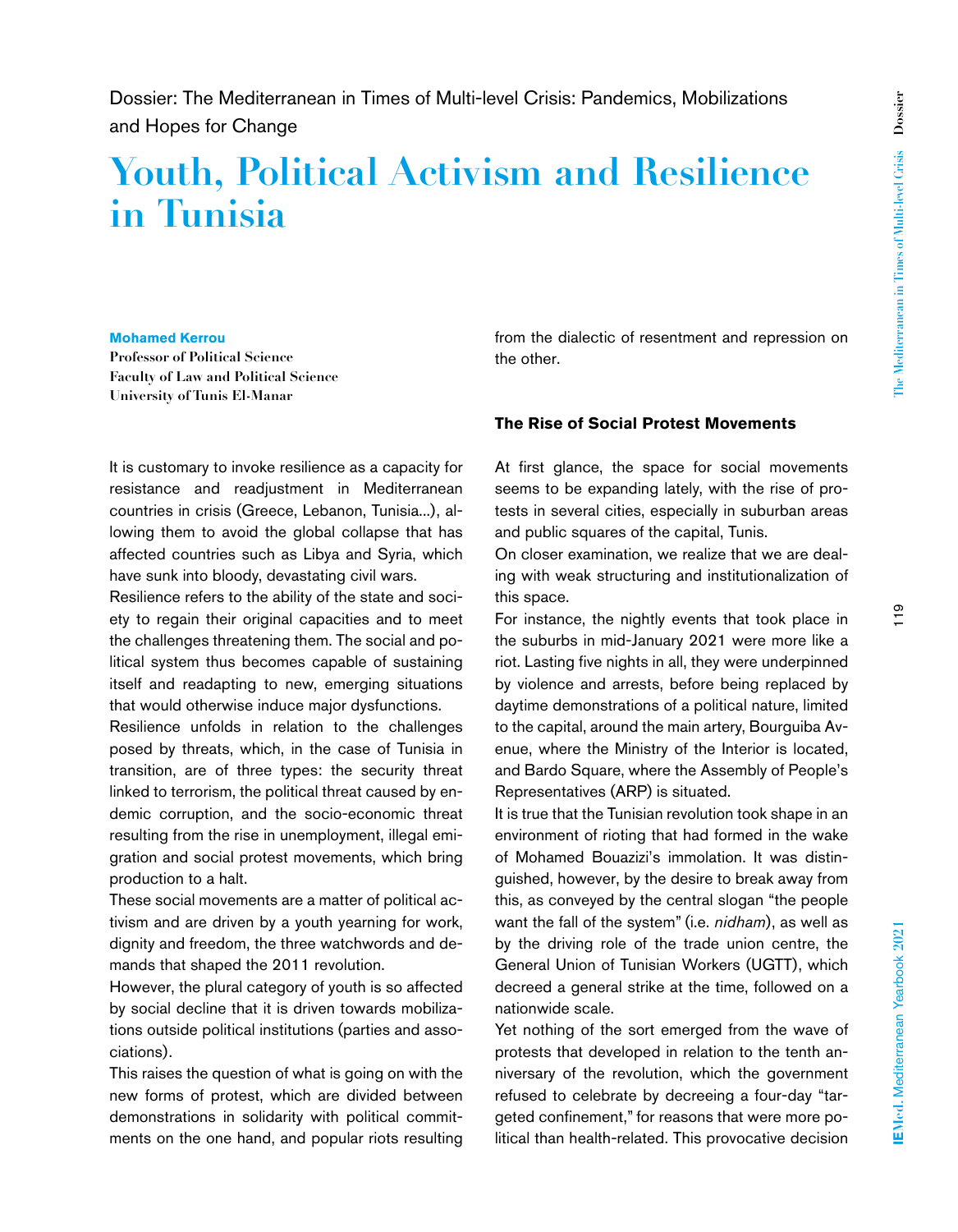led young people to leave peripheral neighbourhoods and attempt to join the protest movement on 26 January, on the occasion of the ARP's debate and vote of confidence in the ministerial reshuffle proposed by the government. But their attempt to join the demonstration failed due to the organizational limits of the protest movement and the official decision to barricade public squares and prevent demonstrators from reaching them.

In order to understand the configuration of current protest, is important to jointly examine the driving factors, namely: the context of global crisis, the staging of the revolution, the failure of national dialogue and the struggles for position within the ruling bloc

In terms of the balance of power, the same is true of the demonstration on 30 January. Despite the virtual mobilization, they only managed to gather a hundred or so young demonstrators demanding the release of more than a thousand detainees and denouncing the repressive system in place. The fact remains that the latter demonstration was distinguished from the others by the performance of its actors, who set their actions in a "carnival of appearances," defying the police through an aesthetic and political simulation that had more to do with alter-globalization dramaturgy than with classic political theatre. In this manner, they signalled the appearance of the "wrong generation," with a strong message aimed at the political class in the form of a slogan: "the wrong generation against generalized corruption."

In order to understand the configuration of current protest, which remains limited but quite varied, with the possibility of evolving depending on the reaction of the authorities and the capacity for mobilization, it is important to jointly examine the main, driving factors, namely: the context of global crisis, the staging of the revolution, the failure of national dialogue and the struggles for position within the ruling bloc.

## **Global Crisis and the Staging of the Revolution**

For the past ten years, Tunisia has been struggling with a global crisis aggravated by the coronavirus pandemic. The political instability generated by a semi-parliamentary, semi-presidential system based on a proportional voting model has led to a fragmentation of the party landscape and a crisis of governance. The choice of a hybrid and impotent political system has proven costly in economic and financial terms. The result has been a slowdown in growth, exponential over-indebtedness, a decline in investment and a rise in unemployment and precariousness.

In addition to this political, economic and social crisis, which has further accentuated social and regional inequalities, there is a crisis of mistrust in politicians and a crisis of moral and ethical values.

It is therefore not only the standard of living and the state of infrastructure and public healthcare that have deteriorated to the point where the country looks as if it had been through a war, but also social and interpersonal relations have been tested.

The profound logic at work in this period of uncertain transition is that of the fragmentation of the political, the social and the subjective, as if anomie or the absence of rules had become the only shared language.

The transformation of the conjugal family and the extension of individualization, with all that it implies in terms of isolation and psychological distress, are experienced in a dramatic way by young people lacking an affective community, authority and material, educational, professional and cultural resources.

The result is a generalized "*mala vita*" and a youth left to its own devices almost everywhere, but particularly in working-class neighbourhoods and hinterland towns, where there is a lack of everything and where the informal sector orchestrates the world of survival for citizens seeking to be acknowledged.

The riot, which constitutes a spontaneous expression of collective emotion, relates to two different types of violence: that of the rulers who are incapable of articulating a coherent discourse, and that of the governed who attack the symbols of political and financial power.

However legitimate it may be in terms of the demands of its actors, who are denouncing injustice and arbi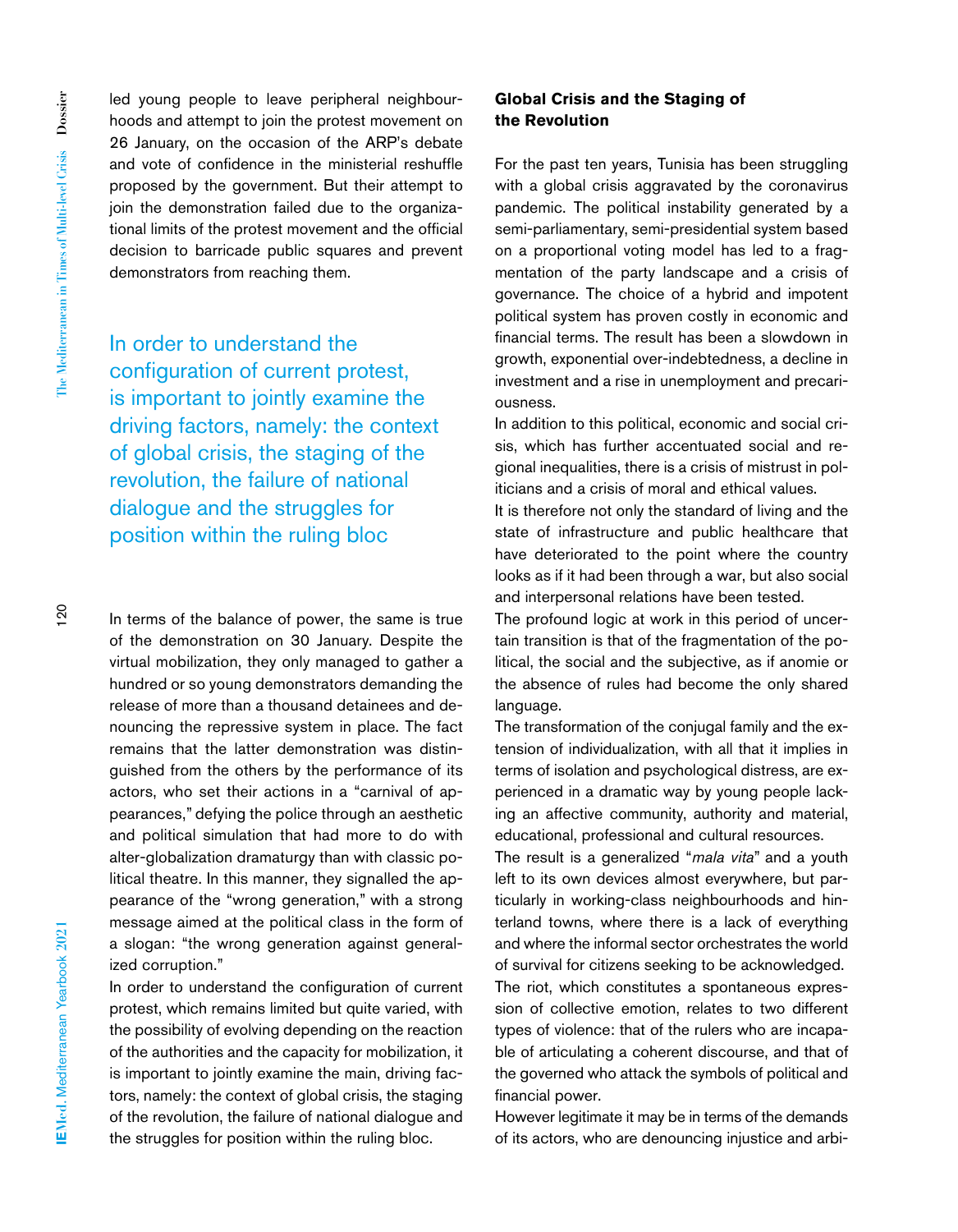trariness, the riot is nonetheless an infra-political language, seeking words to replace the violent acts.

Unlike the rioters in peripheral neighbourhoods, who are mostly out-of-school teenagers, the young people involved in the political demonstrations have been socialized into politics at university and through the structures of the minority left-wing and civil society parties that support the protest movement, without reflection or public debate.

The common point between the two "youths in revolution" is the joint rejection of the system and the misery of a world that deprives them of the right to live and enjoy freedom, as shown by the new slogan "the system is corrupted by the power and government" ("*fâsda el mandhouma bel h'akemwelh'kouma*"), and their condemnation of the heavy prison sentences imposed on smokers of cannabis and other drugs. The glaring contradiction between the libertarian aspirations of youth and the conservative demands of a power devolved to the Ennahdha Islamists, allied with the populists of Heart of Tunisia (Qalb Tounes) and the Dignity Coalition (Itilaf al-Karama) in a context of global crisis, is resolved – in appearance only  $-$  by staging "the revolution of dignity." It is as if the present dramatization of a past revolution could compensate for the shortcomings of a corrupt administration at all levels and an opposition undermined by internal struggles and incapable of building a unified democratic front.

The common point between the two "youths in revolution" is the joint rejection of the system and the misery of a world that deprives them of the right to live and enjoy freedom

Somewhere, the revolutionary celebration, mediated by social networks via Internet and using the forms of expression of football ultras, makes a spectacle of the counter-power tasked with transmitting to the community and ideologized intellectuals the waking dream of emancipation from oppression through the imagination.

The revolutionary catharsis that took place during the "Tunisian wedding season," i.e. the month of January – cold because of the seasonal temperature and hot because of the physical proximity of demonstrators, masked and unmasked alike – at was at once a ritual of confrontation, negation of the established order and affirmation of the Self and the "Us" in the face of social and political exclusion.

In this respect, the revolutionary ritual was akin to violence as a dual process of disintegration and integration of a youth struggling with the subjective and collective identity malaise of the "in-between": between childhood and adulthood, between utopia and "*Realpolitik*."

#### **"Wrong Generation" vs. "Corrupted Generation"**

Essentially, the "Wrong Generation" is in line with the digitalization and globalization of the world, and with the demands of minorities oppressed and stifled by social and moral control.

The "Wrong Generation" opposes what it considers to be the "Corrupted Generation," linked to the old regime and the "system of dictatorship," without distinguishing between the two periods – Bourguibian and Benalian – which are seen as a unified whole, although they are different "power blocs," with a mixed and differentiated alternation of modernizing reforms and repression of freedoms.

The conflict is about ideological and symbolic issues, of which the appropriation of space is a fundamental component. Thus, the older generations, born in the twentieth century, are attached to the nomenclature of the streets inherited from independence, whereas the new generations tend to mark out the space according to new identities. This seems to be the case of the central artery, Avenue Bourguiba, which some young revolutionaries would like to rename Avenue of the Revolution, with the approval of Islamist and Arab nationalists.

The different generations do not have the same relationship with public symbols such as the statues of historical figures. While the equestrian statue of Bourguiba seems to be out of the crowds' reach, that of Ibn Khaldun, following its renovation and inauguration by the Islamist mayor, was tagged by demonstrators on 6 March. The demonstration had been organized by left-wing groups demanding the release of young detainees, including the queer activ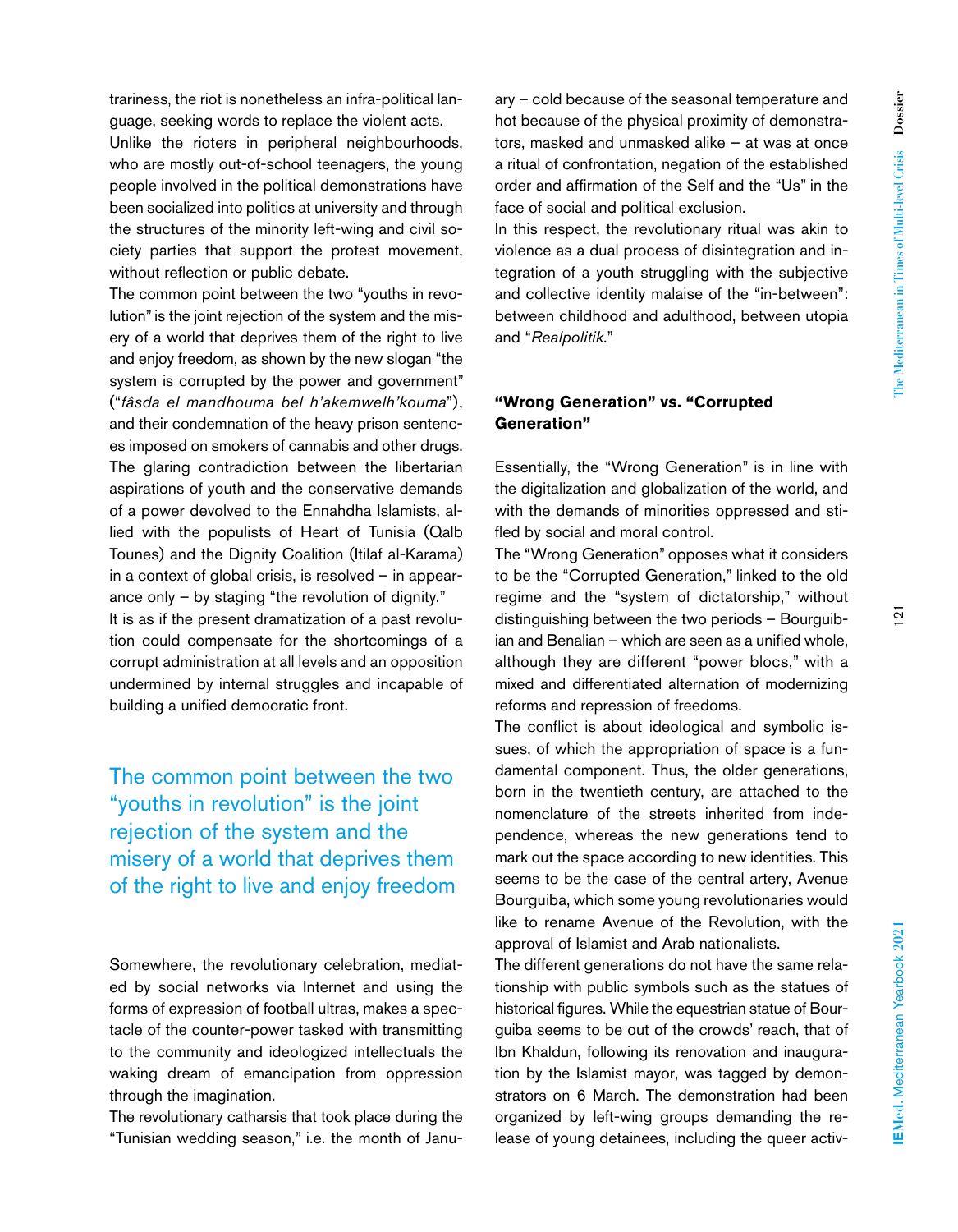ist Rania Amdouni, who was sentenced to six months in prison for "insulting an officer of the law." It is true that following criticism of this "vandalism" against a famous person, the youth returned to remove the anti-police/system tags and refurbish the memorial.

The Wrong Generation is a new phenomenon emerging in early 2021, at odds with the conservative political oligarchy. It is neither a political party nor a civil society organization, but a movement of "anti-fascist, left-wing" sensitivity, denouncing "the return of the police state."

The Wrong Generation is politicized according to a new model that does not follow traditional political standards while being radical in its criticism of the state's repressive apparatus

During the demonstration on 26 January 2021, a couple of protesters defied the riot police by kissing one another on the lips. Similar acts (giving the police the finger, throwing paint at them, using obscene words and gestures...) by young people in colourful outfits and dyed hair occurred during what some called a "historic day of protest" on Bardo Avenue and Square, to protest against the ministerial reshuffle and the policy of the ruling blocs. It was a pioneering event: the junction of the public and the private in a framework marked by rejection of laws and codes that are anachronistic with respect to the evolution of Tunisian youth.

On the one hand are young people who have graduated and are open to the world despite the precariousness of their material and psychological conditions. On the other hand, such citizens aspiring to freedom are confronted with outdated legislation and closed attitudes emanating from a moralizing police and judicial power imposing severe sanctions on light drug users, surveillance of couples in public spaces and moral censorship inspired by the Islamic "hisbah."

Hence the divide between generations and, beyond that, between the governed and the governors in a situation of crisis and conflict at the head of the

state (between the President of the Republic and the Head of Government supported by the Islamicliberal coalition), and between the state and society, auguring a rise in tensions without any dialogue or credible initiatives for conflict resolution.

In practice, the Wrong Generation is an informal structure made up of free individuals and composite groups of various tendencies: LGBT, libertarians, anarchists, left-wing activists... and young people without any political or ideological affiliation.

Opposed to the Corrupted Generation – a term referring to elders in general, and to the groups in power in particular –, the Wrong Generation is politicized according to a new model that does not follow traditional political standards while being radical in its criticism of the state's repressive apparatus. In short, the Wrong Generation aspires to live on its own terms, breaking with the norms imposed by the "fathers" of family and politics, by empowering itself on a physical and psychological level. Hence the calls for the legalization of cannabis, sexual freedoms as an integral part of individual freedoms, and full individual dignity.

### **National Dialogue, Power Struggles and Political Violence**

The failure of the national dialogue is at the origin of the rise in tensions, the struggles within the power bloc and the violence that seems to be increasing despite isolated attempts to calm the situation.

Proposed by the trade union centre, which has a tradition of conciliation between the opposing poles of power and counter-power, the dialogue proved impossible to conduct because of the President of the Republic, Kais Saied's refusal to negotiate with politicians who are reputed to be corrupt and extremist. This ethical stance also reflects a rejection of the Islamists' plan to recover the dialogue in order to maintain their positions of power, in the wake of the successive experiences of the first (2011-2014) and second Troika (2019-?), not to mention the "historic compromise" sealed with the Nida Tounes party and its founder, the late President Caid Essebsi (2014-2019).

Ennahdha's strategy is oriented towards recovery through concessions and the pursuit of the "Tamkin" policy, or infiltration of state bodies. Such a strategy,

 $122$